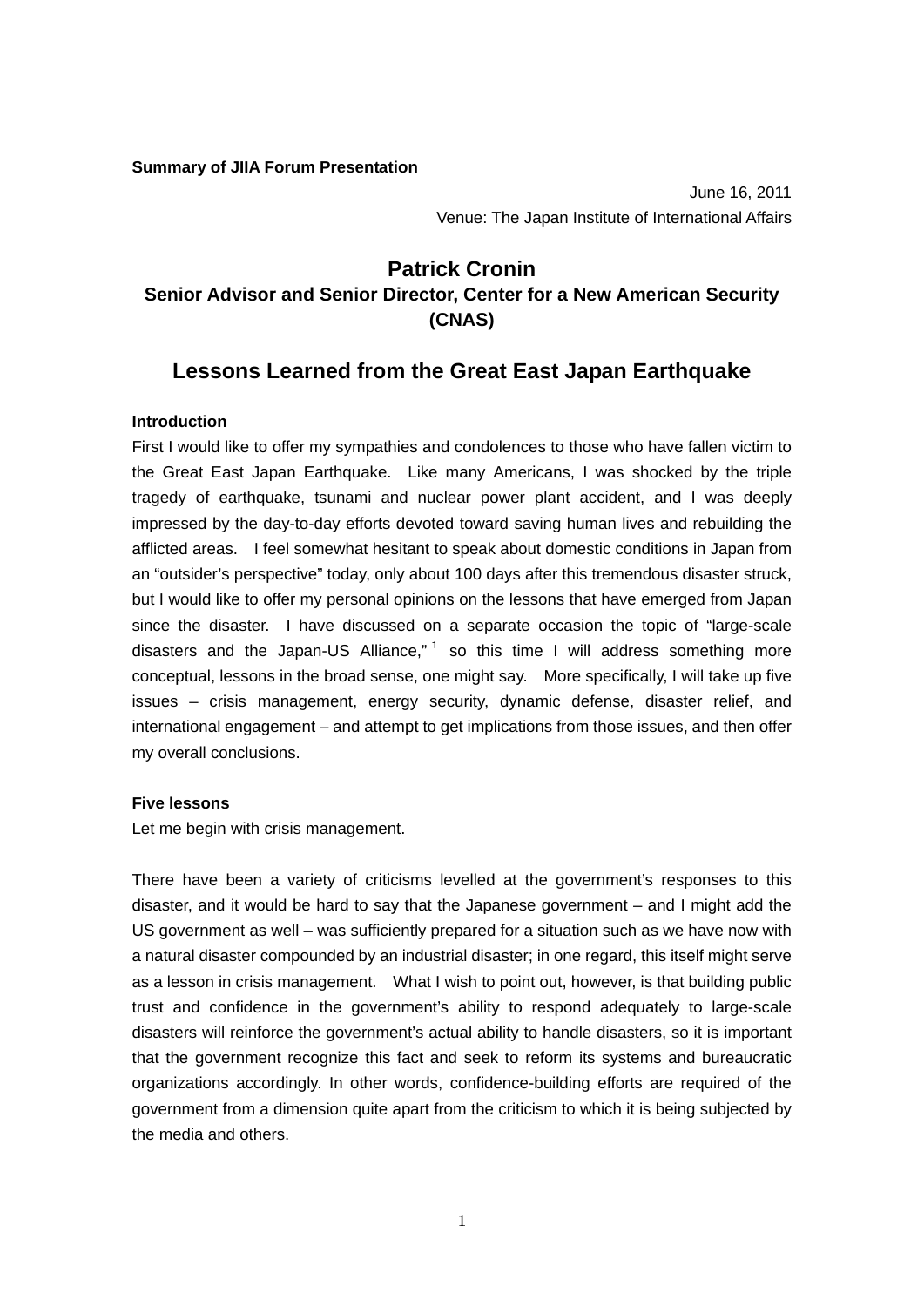Second, there is energy security.

With this disaster having cast serious doubts on the future of nuclear energy, new discussions on energy policy are absolutely essential. These should be conducted on the premise of "safety underwrites economy", however, and extreme caution should be taken to avoid kneejerk reactions about nuclear power. Given that no country is in the position to sustain its industrial status as a developed country on a single source of energy, making it crucial to secure a variety of energy sources, nuclear power, like it or not, will continue to occupy an important place. This will undoubtedly be a particularly difficult matter in post-disaster Japan, of course, but I believe that investing in new technology and energy-saving efforts, developing alternative energies in parallel with enhancements to nuclear power safety, and taking the initiative in forming and standardizing a "culture of safety" for science and technology will bring about even more benefits in the long run than making a trade-off between economic downsizing and safety. In any event, long-term and consistent efforts are needed.

What approach should be taken for the time being? Of particular concern to me here is that there seems to be a widespread misperception of the damage caused by nuclear power being far greater than it actually is. "Harmful rumors" come to mind within Japan itself, and outside the country there unfortunately remains a strongly-rooted tendency to conflate Japan's overall image with radioactive contamination; it is urgent that people ascertain and become informed about the "true circumstances" without positive or negative exaggeration. The Kemeny Commission, an independent group of experts and intellectual, civil leaders organized in 1979 to investigate the circumstances at the Three-Mile Island nuclear power plant, can serve as a useful reference, as this Commission endeavored to dispel exaggerations through scientific verification. This could in no way have been accomplished at the time simply by the will of the Carter administration and, as a result, the Commission supplemented the government's aforementioned crisis management capabilities. There is an urgent need for crisis management and safety/confidence-building efforts by industry itself, such as those being attempted by the US' Institute of Nuclear Power Operations, as well as smother communications among institutions (e.g., among the relevant government ministries, agencies, and departments, and between the government and electric power companies), and combining these with sufficient reflection on such precedents is certainly also of value.

Third, there is dynamic defense.

This term itself is a keyword appearing in the National Defense Program Guidelines approved last December but, if I might expound on this in my own way, I believe this ultimately converges to the elements of mobilization and deployment capabilities. This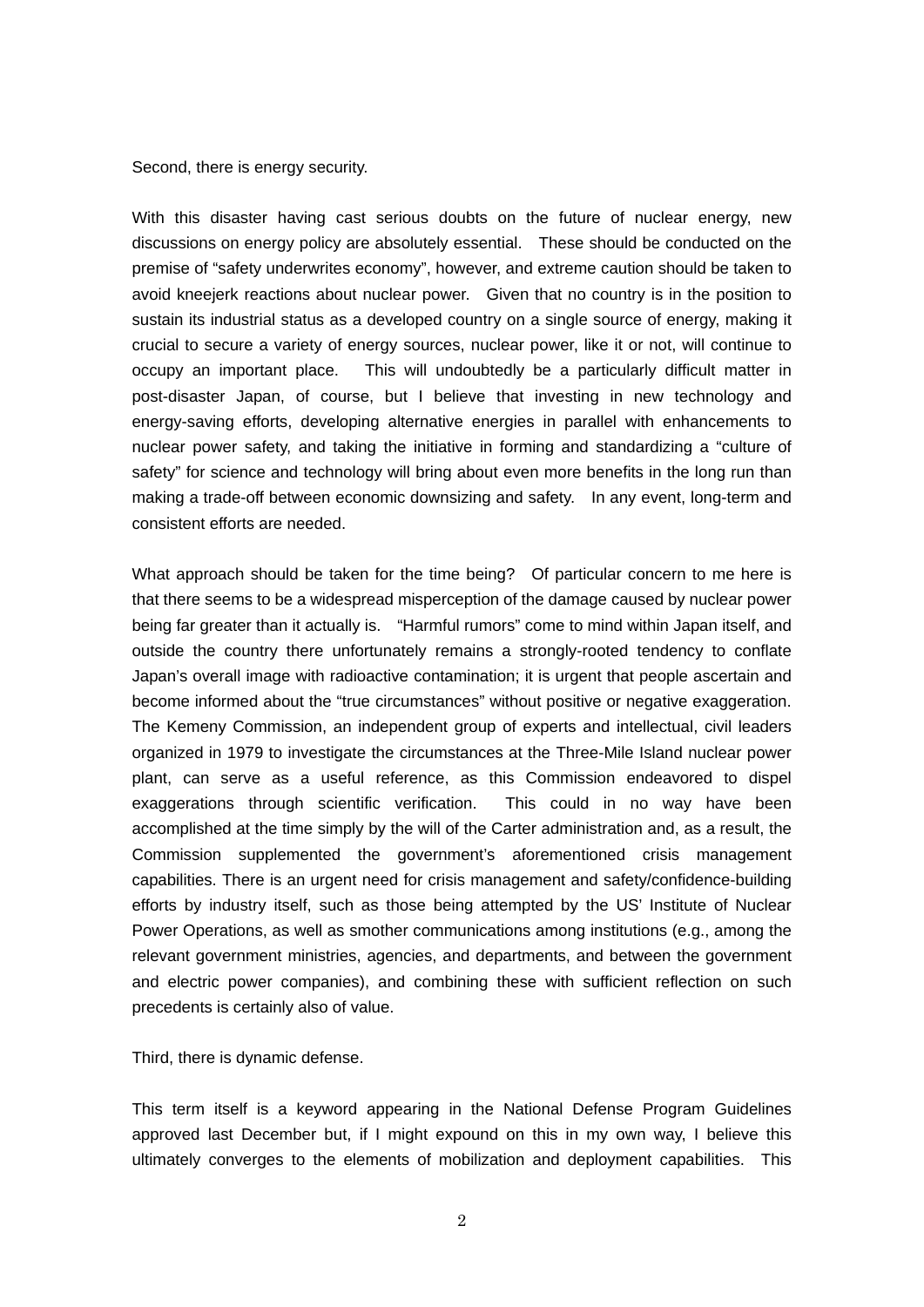point is vividly illustrated not only by the capabilities to mobilize and deploy human resources on a large scale but also the capabilities of the SDF and the US military to carry out missions such as the swift restoration of the tsunami-damaged Matsushima ASDF base and Sendai Airport, rendered unusable by the disaster, as logistic bases for "Operation Tomodachi", and these capabilities must be made even more efficient in future. Specifically, studies should be undertaken in three regards – inside the SDF, between the SDF and the US military, and between surrounding countries – with regard to improving intelligence-gathering process (in terms of both hardware and software, including eliminating dependence on the US military's unmanned drones and making the dissemination of information seamless), strengthening Japan-US cooperation capabilities (establishing response plans for various scenarios, including disaster relief, humanitarian assistance, and incidents in the area surrounding Japan, and forming a common chain of command) and maintaining the equipment that makes possible dynamic defense (establishing small-scale sites in numerous locations that can be used as bases during disasters).

Fourth, there is disaster recovery.

As I touched on earlier in part, the image of the earthquake, tsunami and nuclear power plant disaster reflected through various media has in a sense now taken root outside Japan. The notable divergence between this image and reality should be corrected, of course, but here I would like to present the idea of "turnaround." My point is that it is incumbent upon the government in rebuilding the afflicted areas to move beyond literally "restoring areas to their original state" and "dealing with the aftermath" in creating new recovery models offering numerous possibilities, e.g., a green economy model, a safety model and a regional development model. While if natural disasters themselves are beyond human control, a diversity of options in responding to them should be available, and I sincerely hope that the Japanese public will adopt a shared orientation that generates one such opportunity from this disaster.

Finally, there is international engagement.

In connection with the aforementioned orientation, I think that Japan should contribute to the international community by relating to other countries its experiences of the recent earthquake/tsunami and nuclear power plant accident. Given that the IAEA, a specialized agency under UN auspices, has not necessarily performed its functions adequately in ensuring that countries adhere to norms for the use of nuclear power and, to put it rather bluntly, given that safety standards for nuclear facilities currently differ by country, Japan in particular could make a "smart and effective" contribution by actively calling for new safety standards based on its recent experiences and promoting wider introduction of